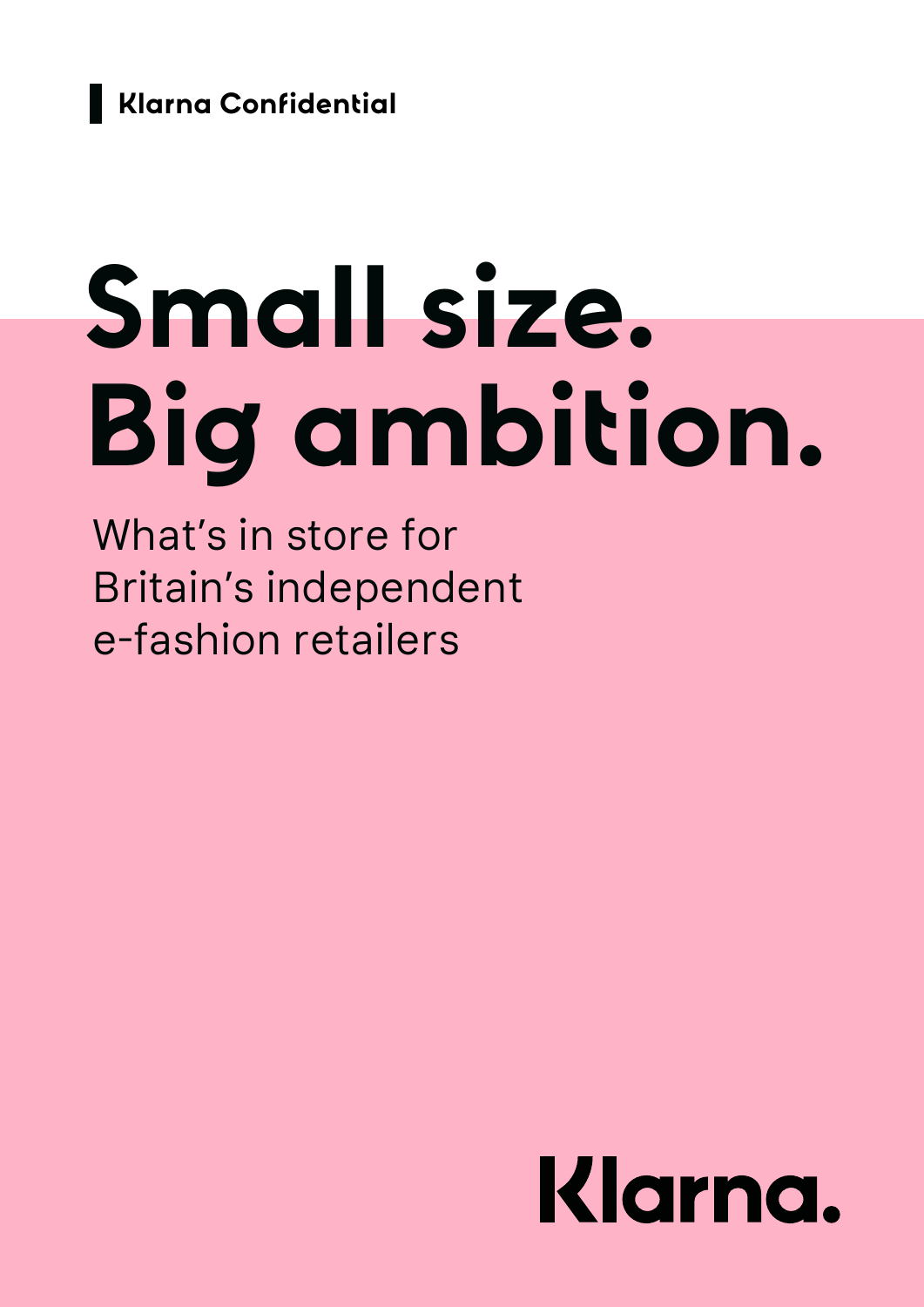### They may be small in size, but the UK's growing band of SME online fashion retailers pack a powerful punch when it comes to pure-play pulling power.

From heritage brands to funky young start-ups, tens of thousands of independent retailers are now using online and mobile shopfronts, at home and abroad, to bring the latest trends to a new generation of buyers.

Small fashion retailers may have less resource and investment to spare than the big brands, but they're experts at tech-innovation. Particularly if it helps them achieve more with less effort and gets them even closer to their customers.

Here, we take a closer look at their priorities for the next 12 months and how payment innovation is keeping them ahead as competition intensifies. **The following snapshot is based on the findings of the Klarna UK Small Online Fashion Retailers Survey, May 2019.**

With everyone vying to attract, engage and retain 'want-it, get-it' Millennial and Gen Z consumers, the battle is on to create online shopping experiences that not only build loyalty but also inspire users to share and promote the retailer through social contacts and online reviews.

In fact, SME retailers have been among the most successful at exploiting the power of social and online channels. For many in the fashion space, Facebook, Instagram and Influencers are now the most powerful tools in their marketing arsenal, allowing them to reach thousands of niche, fastfashion and spontaneous lifestyle shoppers. In the online world, it's not size that matters and small businesses riding a hot style-trend, or who gain a celebrity endorsement, can go from zero to hero in a matter of days.

#### In the social world, size isn't everything

Independent and family-owned retailers are very aware of the competition they face from national and global brands.

# 54%

cite **competition from national and global brands** as their biggest external challenge

# 31%

say **competition from other small online retailers**  keeps them up at night

# 34%

are worried about **lower consumer spending**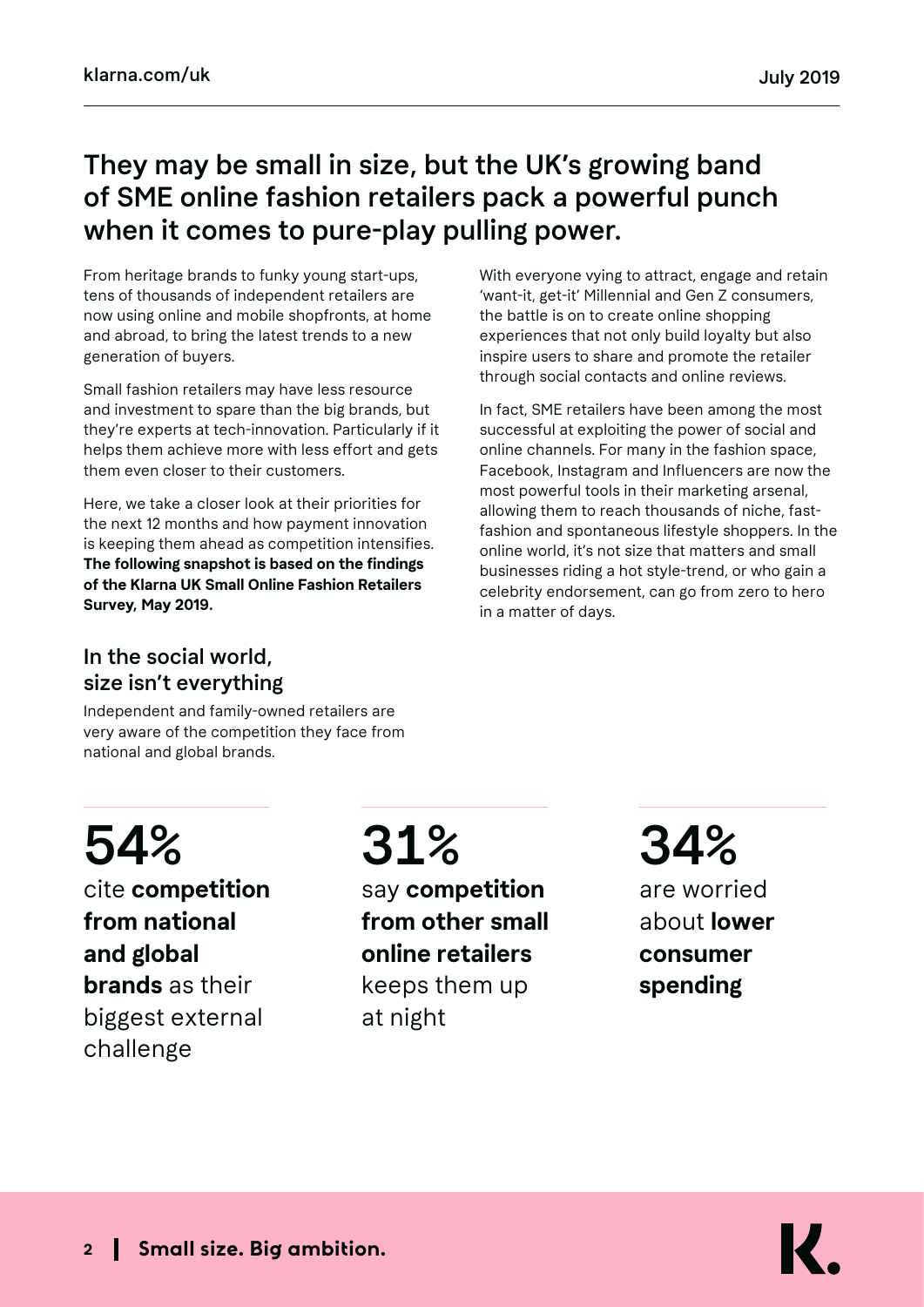### Tech-investment is seen as key to growth

To help them build the highly personal and frictionless experience necessary to stay on top of the fast-moving online environment, small retailers are already investing in and prioritising new technology, like flexible payments, faster browsing, data-mining tools and mobile apps.

UK small fashion retailers' tech-priorities:

48%

prioritise **flexible payments** and e-commerce

plan to invest in 37%

**marketing tech** 

plan to invest 28%

in **logistics**

25%

plan to invest in **customer experience** (e.g. augmented reality, catwalk videos, chatbots)

Average spend planned for next 12 months:



on **e-commerce**  capabilities



on **logistics** (including delivery and supply chain)

What's really encouraging, is that much of their spend is earmarked for checkout enhancement and customer experience. But, there are still barriers and concerns which are preventing them from going far enough in their tech-investment programmes – most of this is connected with economic confidence.

£33k

on **customer experience** 

on **tech** to £47k

**scale business internationally** 

Given market uncertainty and fluctuating consumer spend, it's not surprising that some smaller retailers are cautious with their cash. They may be able to react faster to market demands when it comes to style, designs and stock, but they have a smaller financial buffer to bounce back if operational finances get tight. They need to be certain that investment has clear and significant impact on their bottom line.

#### Barriers to tech-investment:

**Brexit** 48%



**Size** (feel too small to benefit) 32%

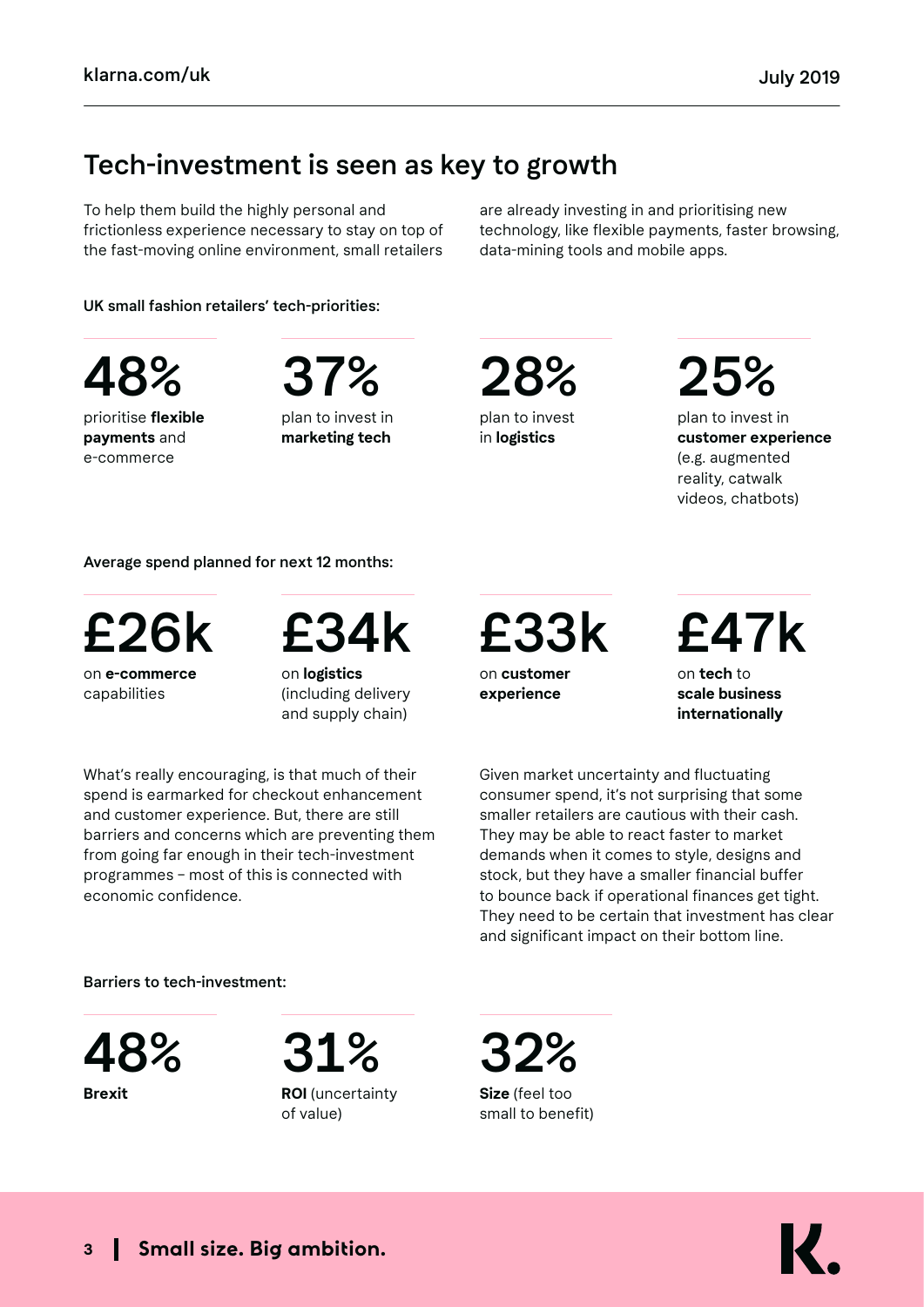# Retailers are looking to seize missed opportunities

With so much at stake, they cannot afford to miss revenue opportunities, let sales slip through their fingers, tolerate poor conversion or low-levels of up-selling. And, with margins now thinner than

ever, they definitely can't rely on cost-cutting sales and promotions to drive demand and need to find new ways to generate sales volume throughout the month.

Retailers are losing more customers than they should in the check-out process.

visits result in a **dropped basket** 21%

is the **average sale** 31%

of potential **annual revenues lost** 26%

Those who have seen a drop in loyalty are trying to increase retention and conversion by:

**Offering free returns / delivery** 53%

# 31%

Creating a **physical, instore element**

# 26%

Introducing **flexible payment options**

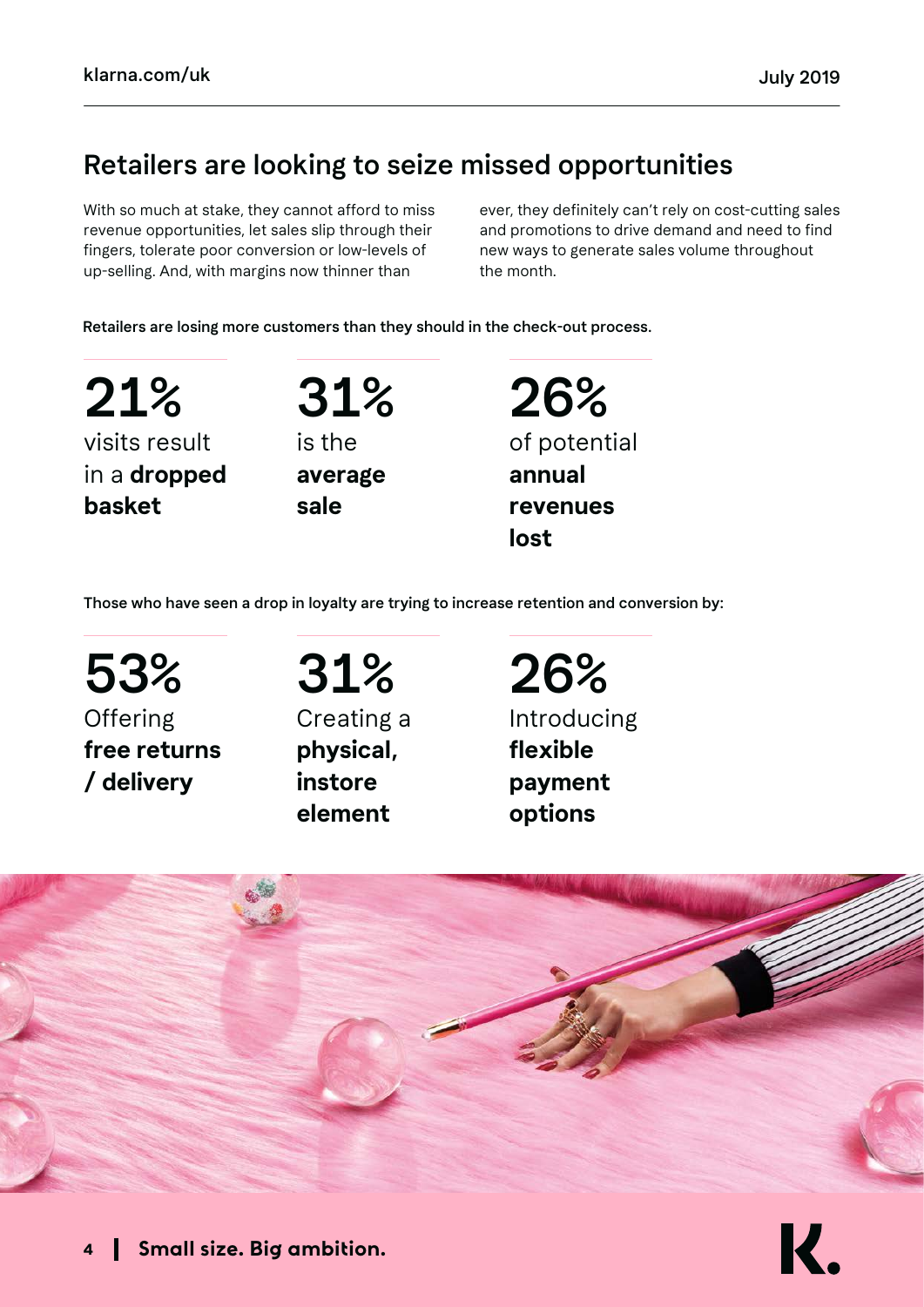#### Flexible payments is the new differentiator

With competition in the most niche areas hotting up, the race is on to accelerate growth. With shoppers today demanding a frictionless buying experience, checkout and payment processes need to be as quick and convenient as possible. And online SME retailers are responding with new flexible payment options.

**flexible payment**<br> **decisions** in 2019.



Off those that aren't, more than half are worried about cost (53%) and more than a third about the impact on customer returns (37%). However, many of these fears are not born out in reality. For example, retailers using Klarna have shown that a pay later transaction is more cost effective for their business than a card payment (not just in terms of processing fees but by removing costs associated with refunds, chargebacks, customer support, etc). And that pay later, often creates no rise in returns. Even if it does, associated costs are rapidly offset by an uplift in sales volume and value.

For most small retailers the benefits in terms of boosting AOV, sales frequency and volume are clear. The FOMO generation that live online don't want to have to wait until payday to buy an item – and our research shows online retail SMEs understand this. This is shaping payment choice at the checkout as retailers look at new ways to help customers defer payments, try before they buy and shop more easily on their mobiles.

#### Growing checkout choice:

#### Pay later

• 32% plan to introduce within a year

#### Short term instalments

• 26% plan to invest within a year

#### Consumer finance

• 30% plan to invest within a year

#### Cards & apps

- 53% currently offer a store card (with online redemption)
- 54% have an app for mobile payments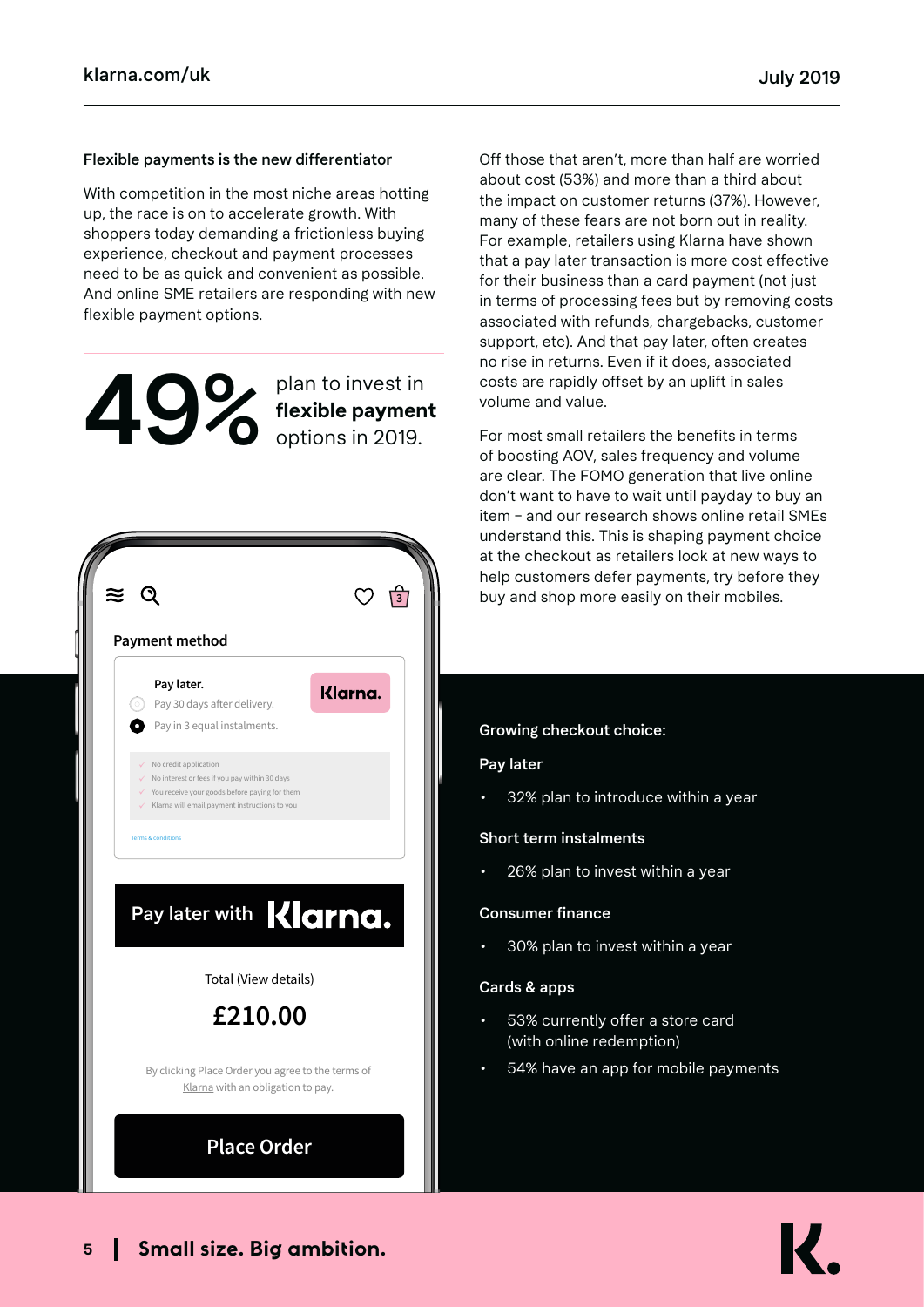### Klarna helps fashion start-ups and young brands ramp up sales

Increasingly small retailers are turning to Klarna to help them grow their business. They are eager to replicate the success Klarna Pay later has achieved for fast-fashion and specialist brands like:

# GYMSHARK 7 MISSGUIDED

Pay later allows customers to defer payment by 30 days or to pay by instalment – instantly and with no interest, no-fees and no-complex processes. It lets small fashion retailers deliver the same checkout experience as in-store and big brand rivals. Online customers can try before they buy, giving them the confidence to buy more – crucial to overcome resistance to small retailers or new fashion brands. At the same time, one-click payments, even on mobile, helps them buy faster, without drama, wherever they are. Importantly, Pay later also helps small retailers break the 'discount-cycle', where they rely on cutprice promotions to lift mid-month sales. Klarna can boost conversion without devaluing premium brands or slicing into their profits. With Klarna customers can defer or spread payments so they can forget about the price tag and buy what they want when they want it.

# Fashion shoppers love Klarna because….

- Fashionistas can use their sitting room as a fitting room and try before they buy
- Spontaneous buyers can use one-click even on mobile
- Hesitant shoppers don't have to pay up front without seeing goods
- Luxe buyers can indulge anytime and spread the payment
- Social surfers can find Klarna retailers easily through online channels
- Cash-strapped shoppers don't have to wait 'til pay day
- Trend followers can ditch FOMO and grab new lines before they sell out

### Small retailers love Klarna because….

- Same checkout experience as a big brand
- Alternative to cost-cutting and promotions that protects profit margins
- Differentiator that's proven to drive acquisition
- Compelling 'hook' creates a buzz in marketing and social campaigns
- 'Network effect' exposure to 60 million global Klarna users
- A way to boost mid-month spending
- Simple plug and play integration with e-commerce platforms
- No disruption and fast launch
- For use online, via mobile app and in-store (even in pop-ups!)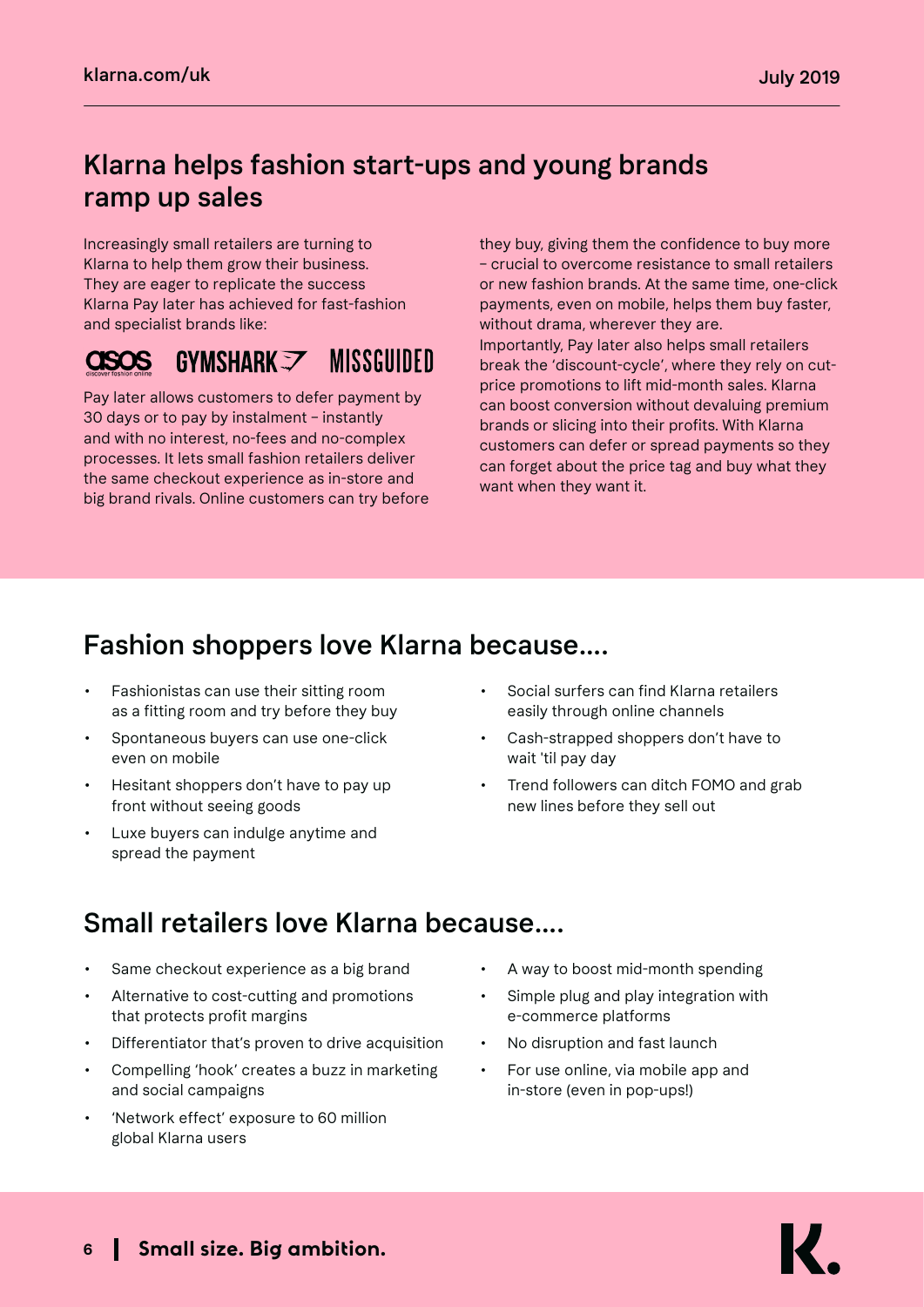### Bricks and clicks are connecting experiences

Online SME retailers still recognise the importance of an omnichannel presence. 81% believe physical outlets help experience and loyalty and 27% say it is 'extremely' important. With this in mind, many small online businesses are now looking at new ways to expand their customer base through face to face channels and hands-on opportunities.

How Britain's online fashion retailers are getting physical:

- 22% showcasing in department/other brand stores
- 21% at markets, festivals or other trade events
- 19% with standalone pop-up stores
- 12% through their own lifestyle events
- Only 24% have never created a physical customer experience

As the high street continues to change, retailers which bridge the gap between digital and realworld interactions will prosper.

Small online retailers are closer to their customers and are rich in data. Combining their insight and social influencer networks, with the visual glamour of a physical store, they have the power to reimagine the retail experience and pave the way for exciting new 'clicks and bricks' experiences.

Klarna is already helping online fashion and lifestyle brands make the leap on both sides of the Atlantic with immersive, high-profile pop-up stores in London and New York.

#### **About Klarna**

It's all about smoooth (yes, with 3 ooo's). Klarna is Europe's leading payments provider and a newly-licensed bank, we want to revolutionise the payment experience for shoppers and retailers alike. Founded in Stockholm, Sweden, in 2005, we're a fintech unicorn that gives online consumers the option to pay now, pay later or over time – offering a trusted, frictionless and smoooth checkout experience.

We work with 130,000 retailers, including ASOS, Topshop and JD Sports in the UK, to offer payment solutions to users across Europe and North America. We have over 2,500 employees and are active in 14 countries.

Retailers include:



Source: All statistics are from the Klarna UK Small Online Fashion Retailers Survey, May 2019.